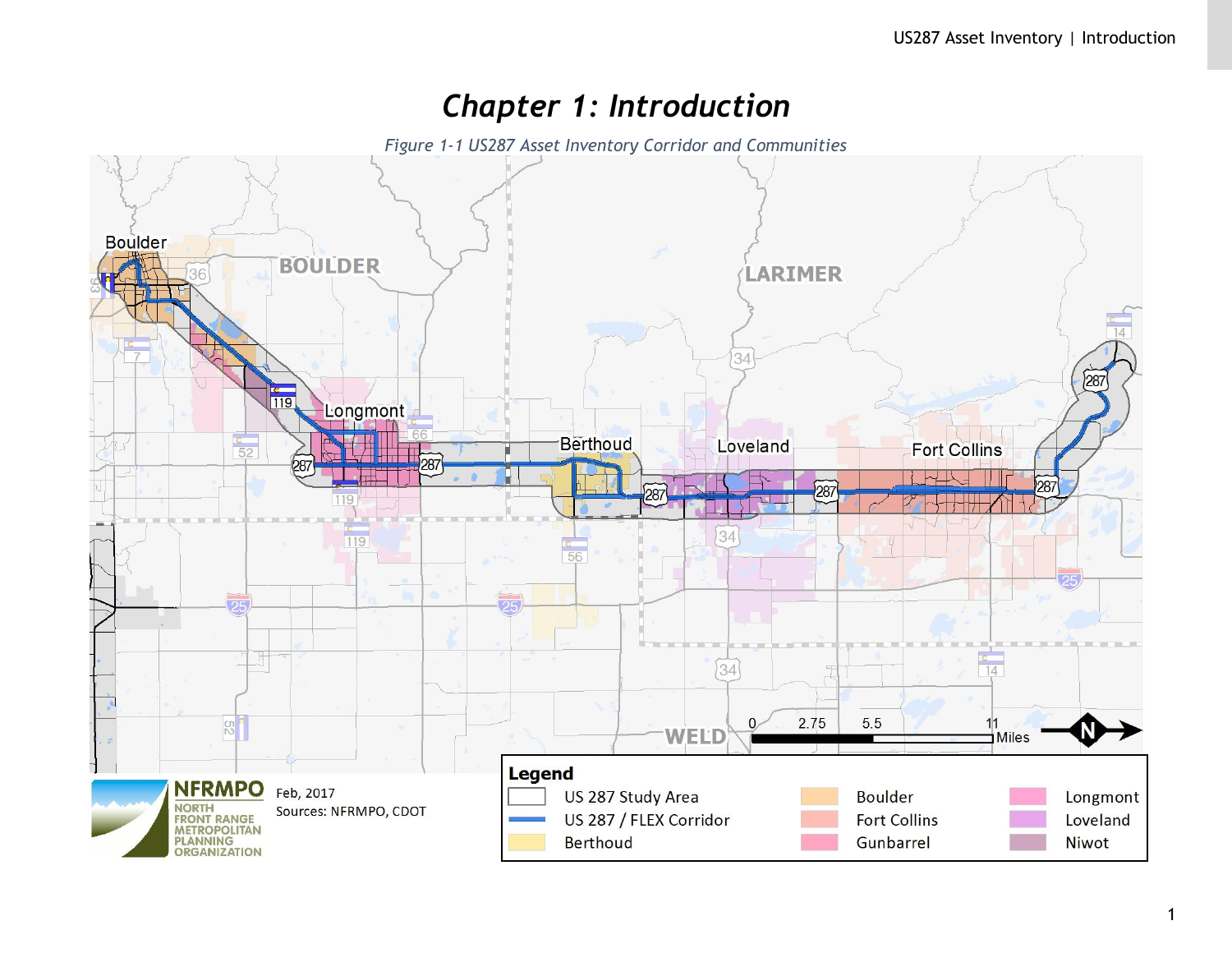## **Introduction**

US287 is a major corridor connecting the Gulf of Mexico to Montana by way of Texas, Oklahoma, Colorado, Wyoming, and Montana. In Northern Colorado, US287 connects Fort Collins, Loveland, Berthoud, and Longmont along with unincorporated sections of Larimer and Boulder counties. The corridor acts as a parallel route to Interstate 25. A significant amount of development in the region has occurred along or near this corridor, including redevelopment of the Foothills Mall, the MAX Bus Rapid Transit route, and the downtowns of Fort Collins, Loveland, Berthoud, and Longmont. With the continued development along the corridor, the US287 Coalition has partnered with the North Front Range Metropolitan Planning Organization (NFRMPO) to create an inventory of the transportation assets and land uses in the corridor. *Figure 1-1* shows the corridor analyzed as part of the US287 Asset Inventory, which includes SH119 from Longmont to Boulder. Along SH119, Transfort's FLEX service connects Fort Collins to Boulder.

FLEX began as the FoxTrot, a route operated by Transfort between Fort Collins and Loveland. In June 2010, FoxTrot became the FLEX route, which extended the service to Berthoud and Longmont. In addition to funding from Fort Collins, FLEX operates using funds from Loveland, Berthoud, Longmont, City of Boulder and Boulder County. FLEX to Boulder operates using Congestion Mitigation and Air Quality (CMAQ) funding from the Denver Regional Council of Governments (DRCOG).

### Purpose

With the extension of FLEX to Boulder in January 2016, the US287 Coalition decided to study the corridor between Fort Collins, Loveland, Berthoud, Longmont, and Boulder. As the initial step in this study, the *US287 Asset Inventory* was prompted. The main purpose of the *US287 Asset Inventory* is to identify and improve amenities along the FLEX route to Boulder.

The US287 Asset Inventory provides a synopsis of the entire corridor between Fort Collins and Longmont, including lane miles, crashes, traffic volumes, truck volumes, bicycle and pedestrian facilities, environmental features, transit routes and FLEX stops, and land uses. For further information, chapters 4 through 10 provide data by jurisdiction to present additional and localized information about the corridor. Chapter 3 provides a stop-by-stop analysis of the FLEX route, including bicycle and pedestrian access, amenities, and handicap-accessibility. Handicapaccessibility is based on the Americans with Disabilities Act (ADA) and more in-depth information about stop accessibility is available through Transfort.

## Study Area

To narrow the scope of the Asset Inventory, a one-mile study area was established from US287 and other roadway used by FLEX. The Study Area extends from one mile in both directions from US287, beginning at SH14 in the northwest and extending through Longmont in the south. The Study Area continues along the FLEX corridor into Boulder on SH119. Going forward, this two-mile section (a mile in either direction from the road) is mentioned as the *US287 Study Area*.

## Involved Entities

## North Front Range Metropolitan Planning Organization

Established in 1988, the North Front Range Metropolitan Planning Organization (NFRMPO) is a regional agency whose responsibilities include transportation and air quality planning. The NFRMPO is the federally-designated metropolitan planning organization (MPO) for the Fort Collins and Greeley urbanized areas. The NFRMPO works at the regional level to identify, plan for, and integrate the needs and goals of its member communities to fulfill its mission of transportation planning for federally-funded transportation projects. Federal law requires regions with populations of 50,000 or more to form such an organization and complete federal requirements to be eligible for federal transportation funds. Additionally, the NFRMPO is the designated lead air quality planning organization for carbon monoxide (CO) in the North Front Range. The NFRMPO works alongside the Regional Air Quality Council (RAQC) in Denver, which is the lead air quality planning organization for ozone for both Denver and the North Front Range.

The NFRMPO serves a diverse region in Northern Colorado and is centered on the Interstate 25 (I-25) corridor. NFRMPO has 15 member governments, including: Berthoud, Eaton, Evans, Fort Collins, Garden